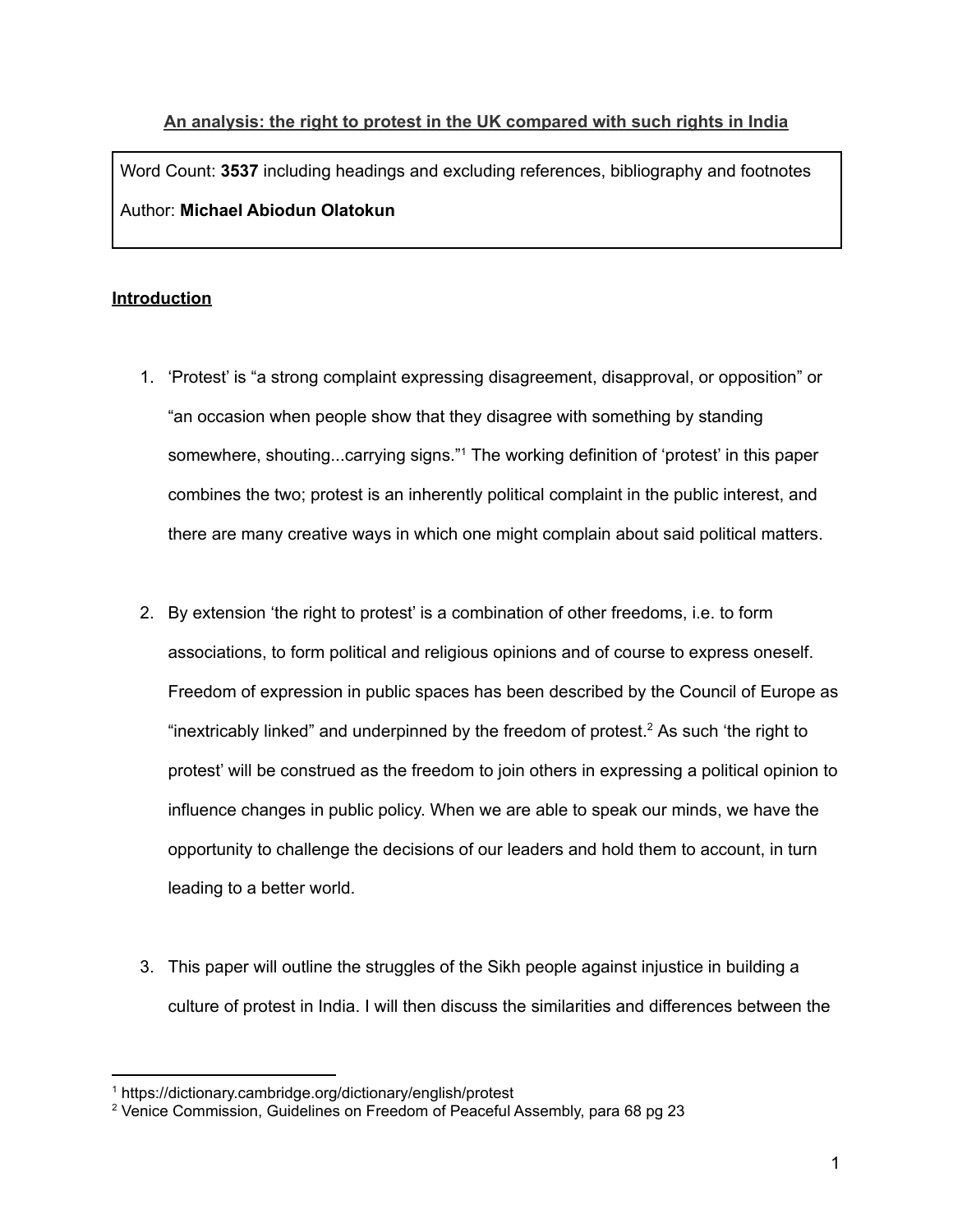relevant legal frameworks and conclude by exploring recent attempts by the UK<sup>3</sup> and Indian governments to 'manage' the right to protest. Throughout this paper I argue that though legislation and case law are cornerstones of the right to protest, the capacity of a society to have 'uncomfortable conversations' ultimately determines whether individuals can *in reality* exercise this right as they wish.

## **Early developments in Sikhi influencing the right to protest in India**

- 4. The right to protest in India is inextricably interlinked with the freedom to choose and to practice one's religion. Political authorities in South Asia have attempted to interfere with religions in the region, and Sikhs, a socioreligious group whose experiences are pivotal to understanding the struggle for rights in modern India, have developed a culture of pushing back against this through protest.
- 5. Sikhi originates from the Punjab region of South Asia. The religion was founded by Gurū Nānak, a cross-cultural figure born to a Hindu family in (what is now) modern-day Eastern Pakistan.<sup>4</sup> He believed that all of creation is connected through its divine origin, and that this principle illustrates our shared humanity and equality.
- 6. These beliefs manifested themselves early in the Gurū's life. Hindu boys entering puberty don a *janeu* garment indicating their social role, position and status as a rite of passage. For Gurū Nānak this was unpalatable; he rejected the physical representation

<sup>&</sup>lt;sup>3</sup> This paper refers to the 'UK' rather than 'England & Wales' because the UK is the duty bearer and signatory in relation to human rights in the UK. Devolved administrations such as Scotland have little variance from the UK position in the area of protest provisions.

<sup>4</sup> Dr. Sohindar Singh Sanchdev, Story of the Sikhs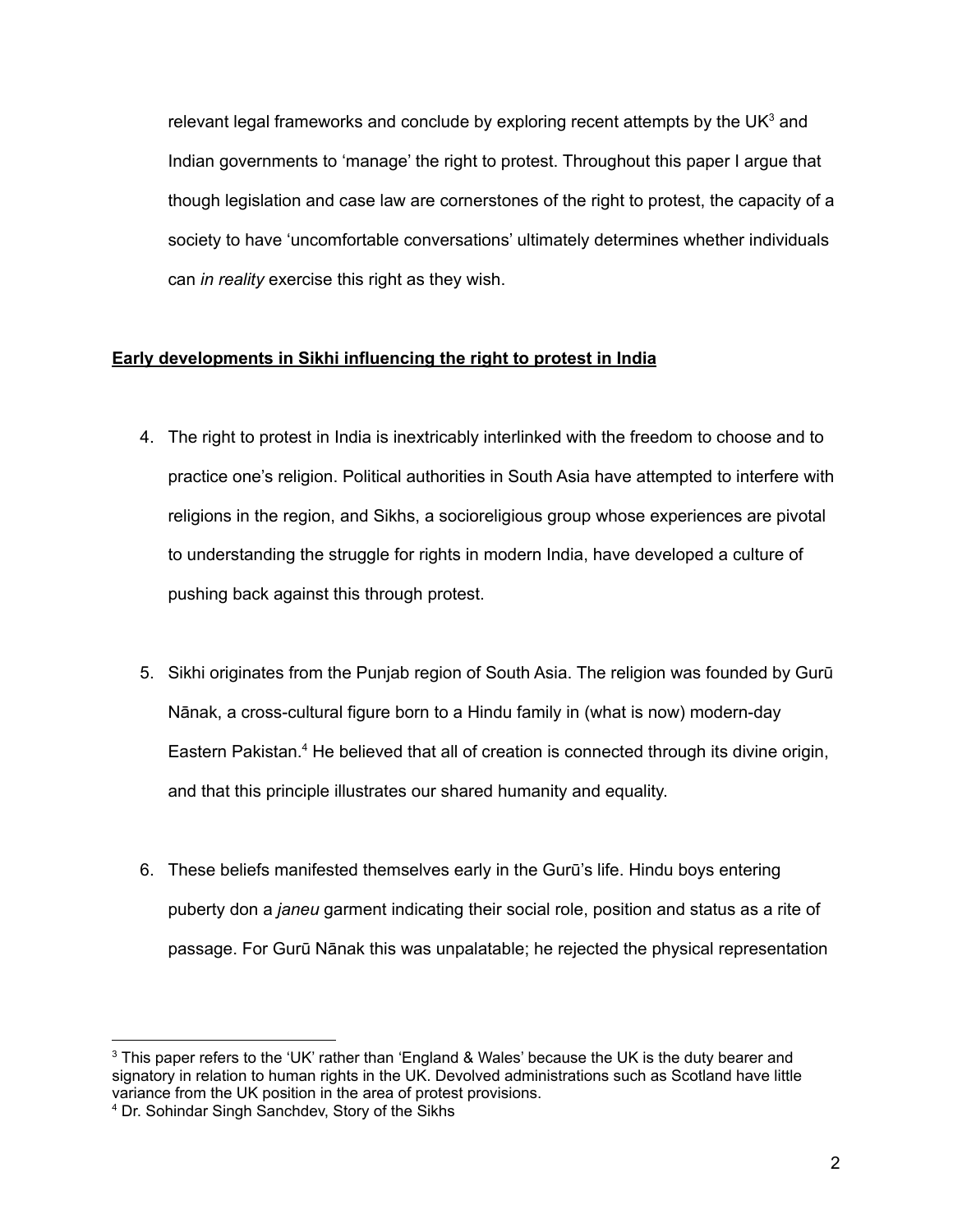of the divine and was highly critical of the Indian caste system that arbitrarily sorted people into castes, violating the parity of all. 5

- 7. Gurū Nānak would develop these ideals through study, reflection and meditation as he built a new religion, Sikhi. In summary Sikhi is premised on 1) reflection on divinity, 2) honest living that brings one closer to God and 3) helping others.
- 8. This third principle of Sikhi is often interpreted as encouraging altruistic actions *(sewa*); Sikhs regularly give food to the poor (*langar*), use their professional skills to help others (*man*), donate money to charitable causes (*dhan*) and commit physical service to the community (*dan*). 6
- 9. In addition to these forms of *sewa*, there is a wider Sikh political tradition that encourages protesting against injustice. The Sikh tradition of standing up for what is right, speaking truth to power and helping the oppressed became entrenched at its outset through the experiences of Sikh religious leaders.
- 10. Medieval India was ruled by the Mughal Empire, a military administration with two principal aims; '*Jahan Bani*', defence of the realm, and '*Jahangiri*', conquest. Relations between Sikh leaders and the Mughal authorities were initially harmonious, but the expansionist ambition of the Empire saw the Mughal attempt to influence the Gurūs, edit the contents of the *Gurū Granth Sahib* (the embodiment of Sikh knowledge) and ultimately to absorb the religion into Mughal Islam. These incursions into the Sikh

<sup>5</sup> Sikh Coalition, 'Sikhism: A Reporter's Guide'

<sup>6</sup> GCSE bitesize- https://www.bbc.co.uk/bitesize/guides/zmcf3k7/revision/3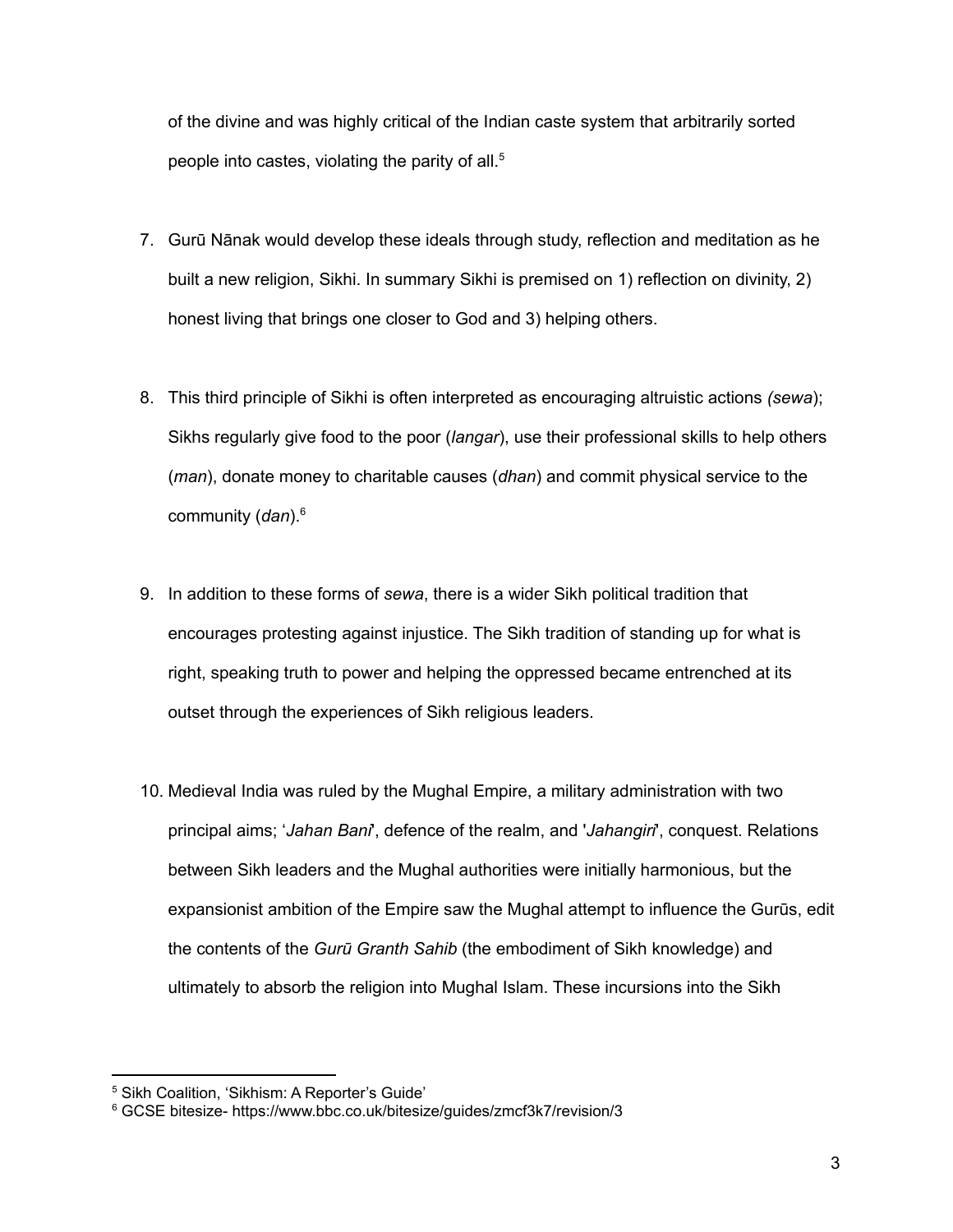freedom of conscience were an existential challenge that Sikh leaders protested against in order to protect the religion.

- 11. The Mughal Empire would oppress the Sikh people for subsequent generations. The principal leaders of the religion were killed; Bhai Taru Popat, the first Sikh, spoke against the Mughal Emperor and was executed. The fifth Gurū, Gurū Arjan, refused to censor critical sections of the Gurū Granth Sahib and became the first Gurū martyr. The ninth Gurū, Gurū Tegh Bahadur, was similarly executed for refusing to convert to Islam. His son, Gurū Gobind Singh, became the leader of Sikhi and took up arms against the Mughal Empire to fight for religious freedom.
- 12. These experiences of martyrdom and struggle are core to the modern-day fight for justice within Sikhi. These principles are represented by an article of faith worn by all male Sikhs called the *kirpan*, a ceremonial sword. This serves as a reminder that Sikhs have an obligation to protest injustice and protect the oppressed.
- 13. By contrast the UK has a different tradition, influenced by the Enlightenment and the French Revolution in 1789. This era marked the end of aristocrats with divine autonomy to dictate the lives of citizens; the demise of Louis XVI in France ushered in a new European body politic where the ruling classes would have to listen to the people.
- 14. Though this did not topple the British monarchy, it catalysed the modern-day consensus of democratic participation in government, accountability for national politicians and the idea that the people could voice their dissatisfaction by taking to the streets to complain about matters of public policy.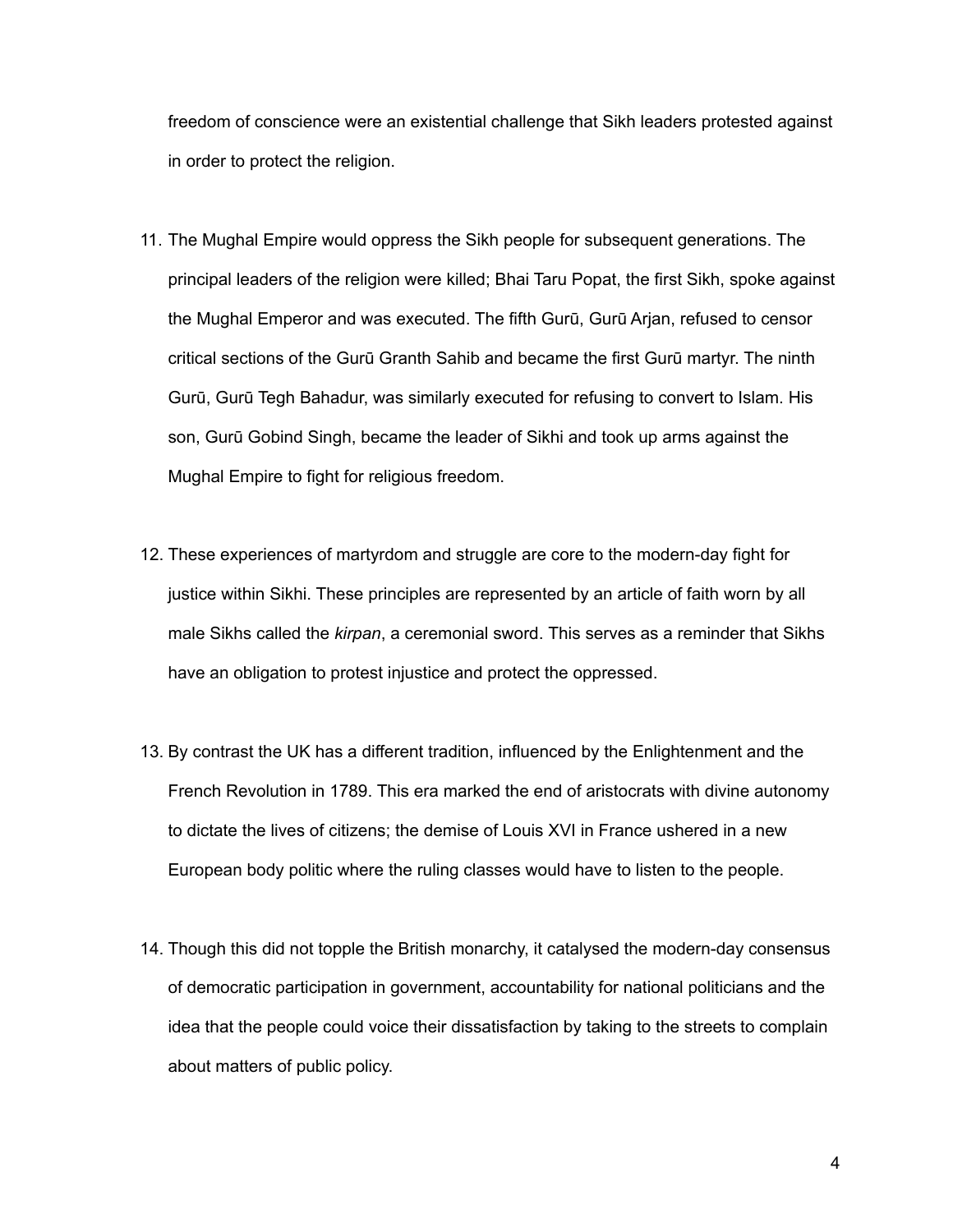## **The Indian Constitution and the Right to Protest**

15. It is against this backdrop that we consider the relevant legal framework. The right to protest in India is enshrined in the Constitution of India (the Constitution). Article 19 of the Constitution titled "Protection of certain rights regarding freedom of speech" states at Article 19(1) that all citizens shall have the right:

*"(a) to freedom of speech and expression;*

*(b) to assemble peaceably and without arms;*

*(c) to form associations or unions [or co-operative societies];*

*(d) to move freely throughout the territory of India;*

*(e) to reside and settle in any part of the territory of India;*

*[and]*

*(g) to practise any profession, or to carry on any occupation, trade or business."*

16. Though the word 'protest' is not explicitly used anywhere in the text of the Constitution, these provisions when read together constitute the right to protest in India. The scope of Article 19(1) was restricted shortly after the commencement of the Constitution in a series of Amendments. There have been over 100 Constitutional amendments in total since 1950.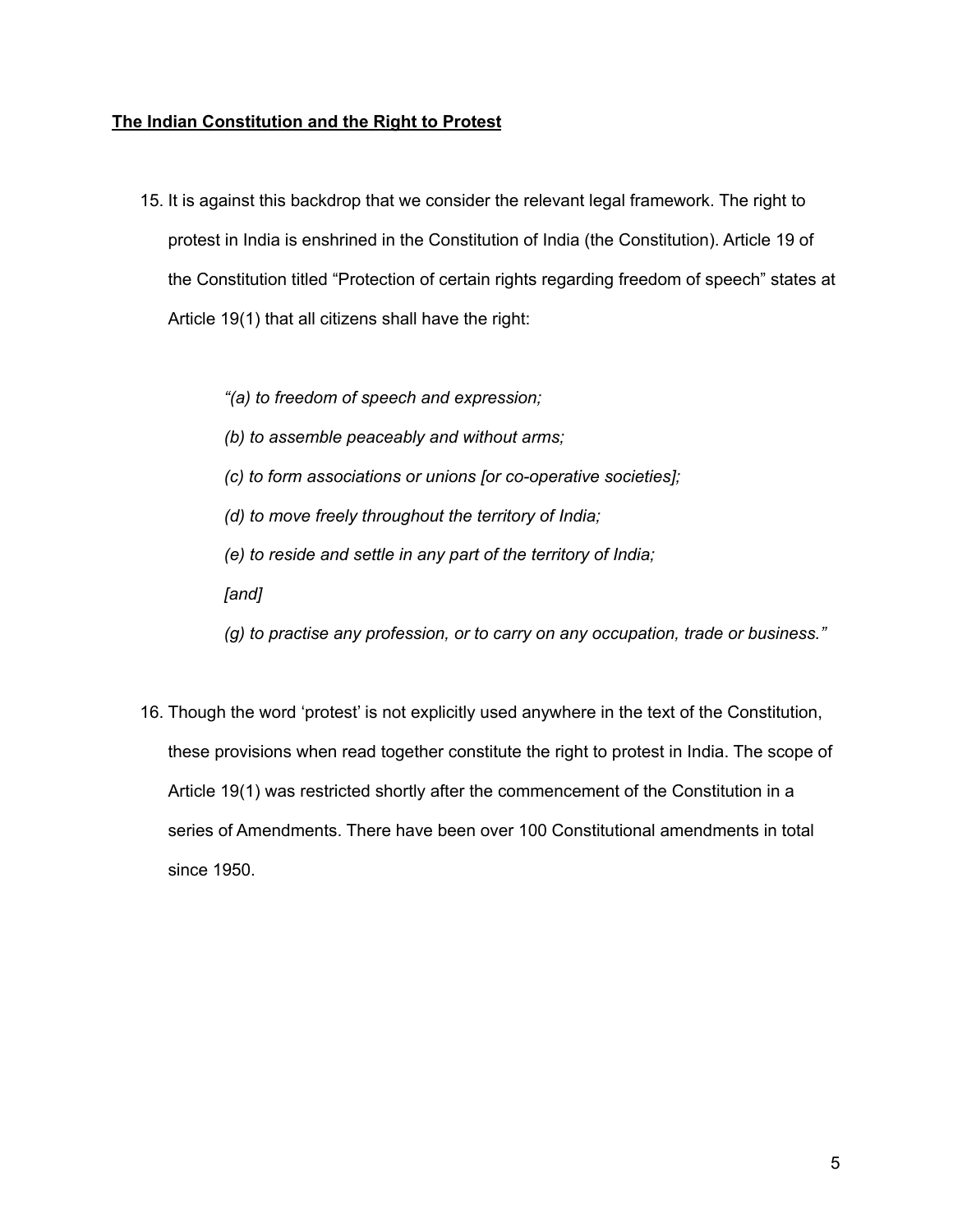- 17. The amendments contained in Articles 19(2)-(6) provide a range of reasons for which existing laws might conflict with Article 19(1)(a)-(g) and also enable the creation of new laws which "impose[] reasonable restrictions on the exercise of the right." The state is able to pursue either of those measures in relation to any Article 19 right in the interests of "the sovereignty and integrity of India."
- 18. This notion of protecting the "integrity of India" is particularly problematic for Sikhs who have been subject to genocidal persecution by the Indian state and have sought self-determination in order to protect themselves. This provision has the potential to shut down this argument as an illegitimate and illegal kind of protest.

### **The UK 'constitution' and the right to protest**

- 19. There are three layers of legal instruments protecting the right to protest in UK law. These are the common law, domestic legislation and international treaties. At common law, protest is a fundamental right. Judges will narrowly construe any powers that restrict the right to protest, and this will be further explained in paragraphs 29-36 below.
- 20. The Human Rights Act 1998 (the Act) brought provisions of the European Convention on Human Rights and Fundamental Freedoms into UK domestic law (the Convention). The Act provides, at S6(1) that it is unlawful for public authorities to act otherwise than in accordance with the Convention.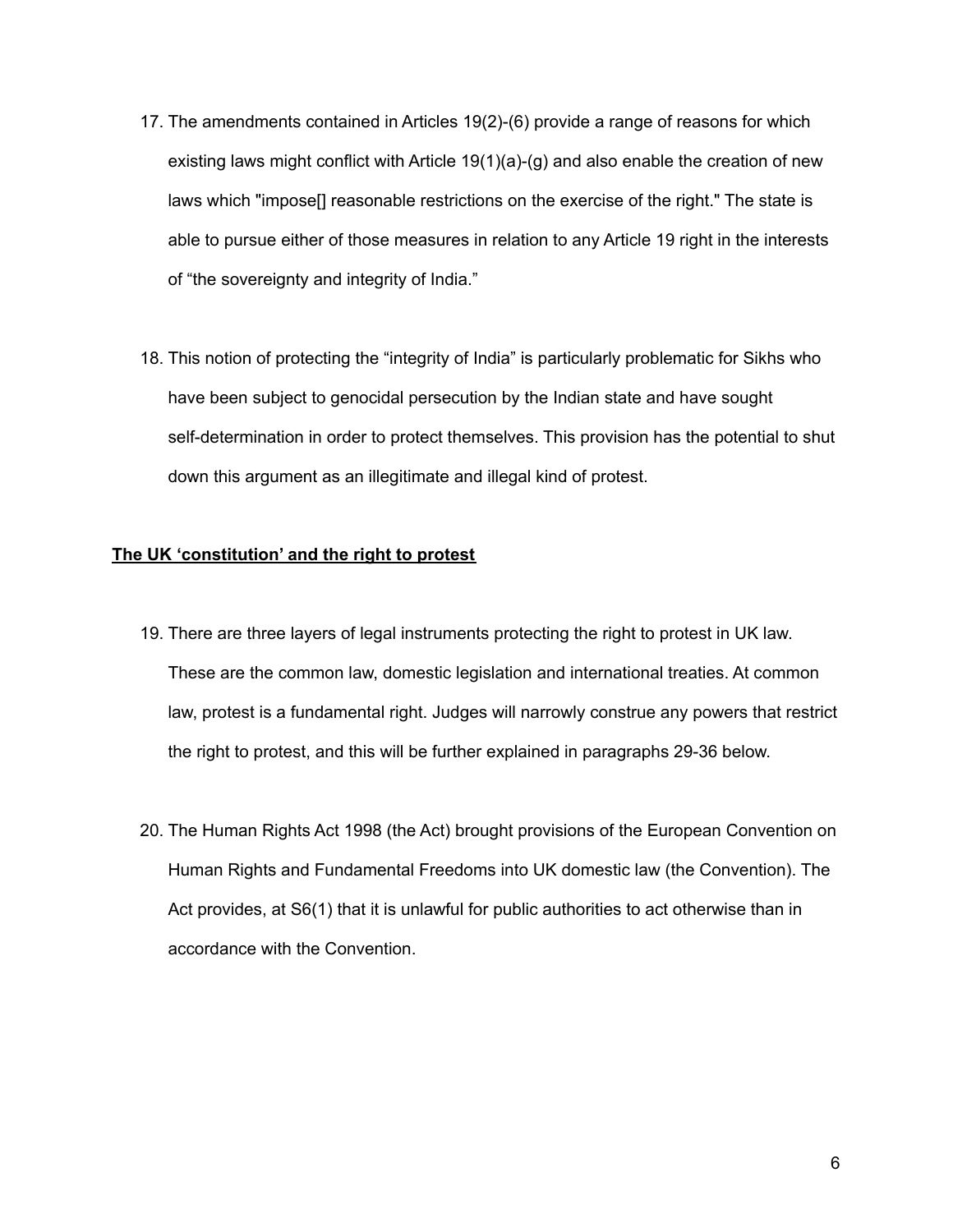- 21. The Convention states at Article 10 that "everyone has the right to freedom of expression" and at Article 11 that "everyone has the right to freedom of peaceful assembly and to freedom of association with others". As above, we discern a right to protest in the UK from the combination of these provisions.
- 22. Protest is a 'qualified' right; it may be interfered with where there is a lawful justification for such an incursion that is proportionate to pursuing a legitimate aim. Where there is an alleged violation of these rights by the UK, individuals may challenge the decision in domestic courts. If this results in an unsatisfactory disposal, the claimant may bring a case to the Strasbourg-based European Court of Human Rights.
- 23. Supplementing these provisions are international treaties ratified by both countries. The UK and India are both signatories to the International Covenant on Civil and Political Rights (ICCPR), a treaty that seeks to provide citizens the minimum freedoms required to sustain a democratic society including the rights to assemble, hold views and express oneself which are key to the right to protest.
- 24. ICCPR is bolstered by an 'individual complaints mechanism' that enables those whose right to protest has been allegedly breached to petition the UN Human Rights Committee for remedies. This mechanism in theory "brings real meaning to the rights contained in the human rights treaties"<sup>7</sup> but has been criticised for incoherency and failure to communicate outcomes to the communities affected. <sup>8</sup> This means it is truly an extremely unlikely measure of last resort. 9

<sup>7</sup> UN Human Rights Bodies, 'Complaints Procedures'

<sup>&</sup>lt;sup>8</sup> MENA Rights, 'Strengthening and enhancing the effective functioning of the UN Human Rights Treaty Body System individual complaints mechanisms'

<sup>&</sup>lt;sup>9</sup> Eng, McNamara and Olatokun, 'International Law and Human Rights'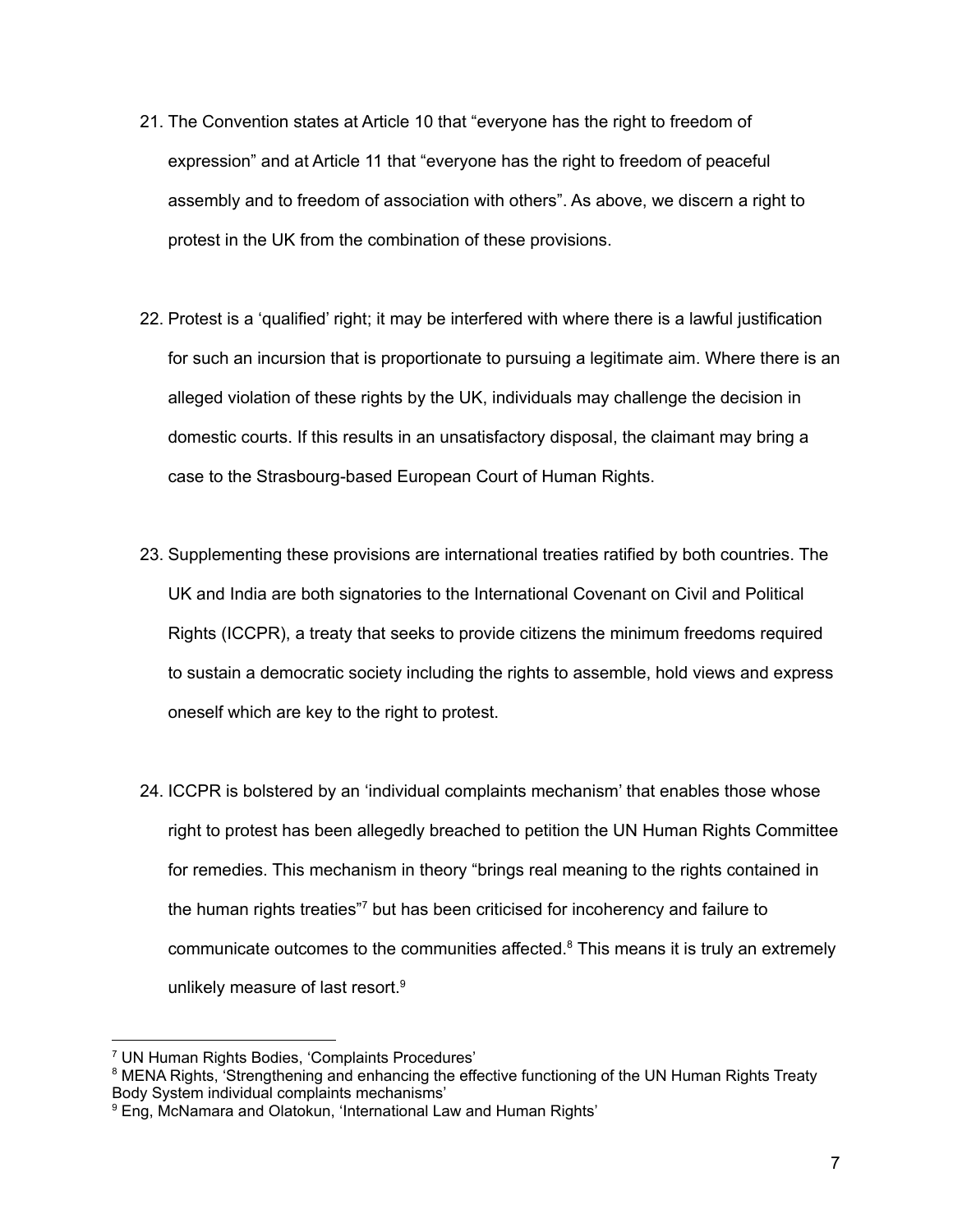## **Comprehensive protection in the United Kingdom, partial coverage in India?**

- 25. The framework of protection in the UK is both a carrot and a stick. The 'stick' sees domestic courts grant quashing orders to annul or amend decisions of relevant authorities that curb protest rights where the violation is proven. Claimants granted leave to appeal may pursue their case at every level of the domestic court system before mounting a final challenge in Strasbourg.
- 26. The 'carrot' or incentive for public authorities to support the right to protest is their obligation in the Act to follow the ECHR and the jurisprudence of the Strasbourg court. The interpretation of the ECHR is a 'living instrument' that adapts over time and whose jurisprudence is cultivated by the water of decisions in 47 countries, inevitably increasing the level of protection offered incrementally as the years pass.
- 27. Both countries are subject to the UN Treaty body system but due to the distance of the UN from communities and its inefficient staffing of complaints procedures, little additional support comes from the international community. This system adds little to the accountability structures in the UK.<sup>10</sup>
- 28. By contrast the Indian Constitution is a culturally conservative document that is prone to a creeping *reduction* in the levels of protection, as the large number of amendments passed since the document's ratification (approximately two per year) illustrate.

 $10$  Open Global Rights, 'UN inefficiencies undermine effective handling of individual petitions'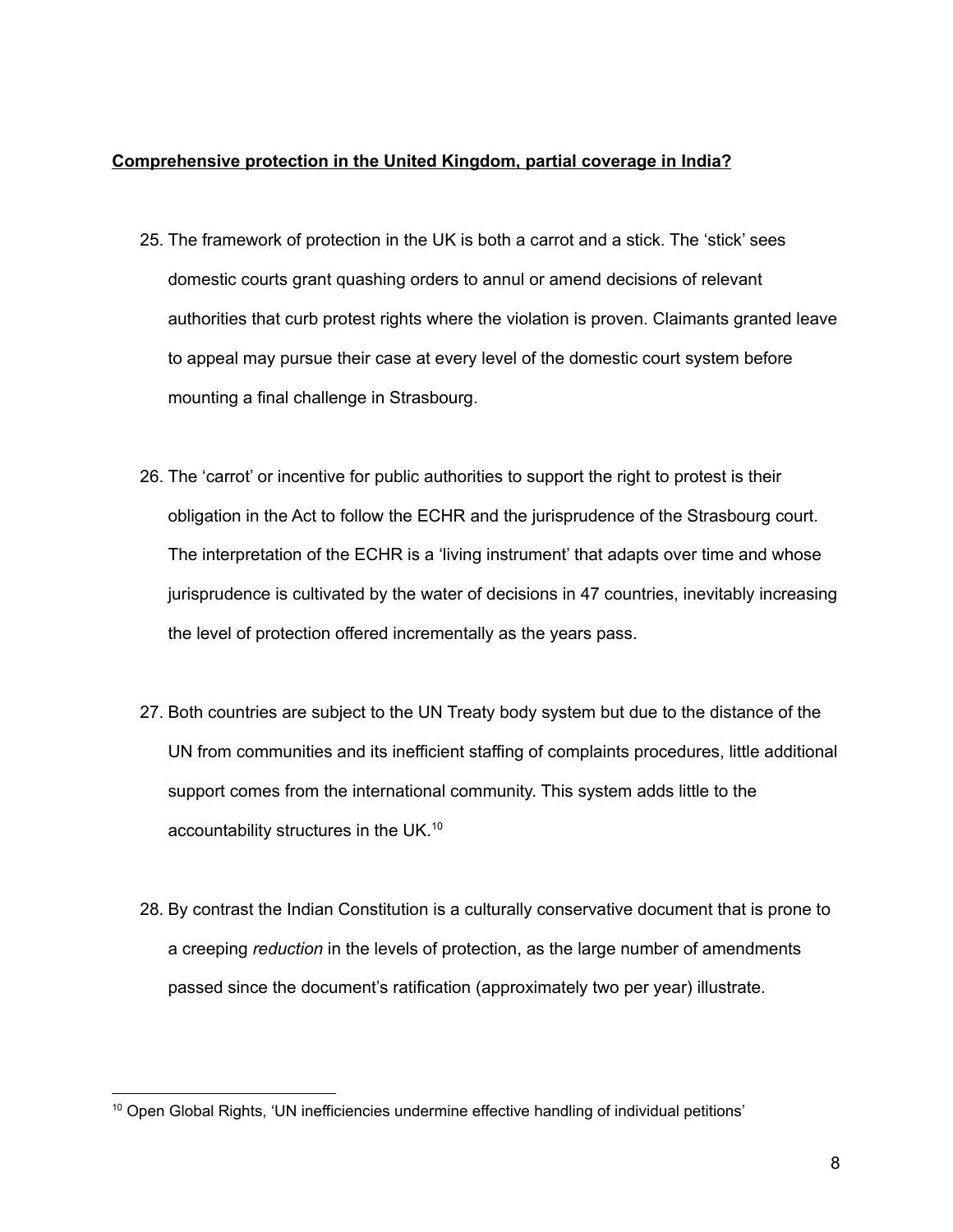#### **Judge-made law facilitating the right to inconvenience others**

- 29. The textual, provision-by-provision analysis above suggests that the uncodified laws of the UK are better set up to facilitate the right to protest than the Indian Constitution. The legislation is bolstered by judge-made law where UK courts safeguard the right to protest enthusiastically. This was underlined recently by *Jones v Metropolitan Police. 11*
- 30. *Jones* concerned the activities of green campaign group Extinction Rebellion (XR). In October 2019 the group encouraged a series of protests around the UK criticising the UK government for failing to protect the environment. The group used a number of controversial tactics including using a fire engine to coat HM Treasury in artificial blood. 12
- 31. The Metropolitan Police Force's (the Met's) response was to activate their powers under the Public Order Act (1986) to ban protests in limited circumstances. S14 of the POA states that:

*(1)If the senior police officer, having regard to the time or place at which and the circumstances in which any public assembly is being held or is intended to be held, reasonably believes that—*

*(a)it may result in serious public disorder, serious damage to property or serious disruption to the life of the community, or (b)the purpose of the persons organising it is the intimidation of others with a view to compelling them not to do an act they have a right to do, or to do an act they have a right not to do,*

<sup>11</sup> [2019] EWHC 2957 (Admin)

 $12$  The Telegraph Youtube Channel, 'Extinction Rebellion spray 'fake blood' at the Treasury from fire engine' https://www.youtube.com/watch?v=tHJ7Zn8Sa0E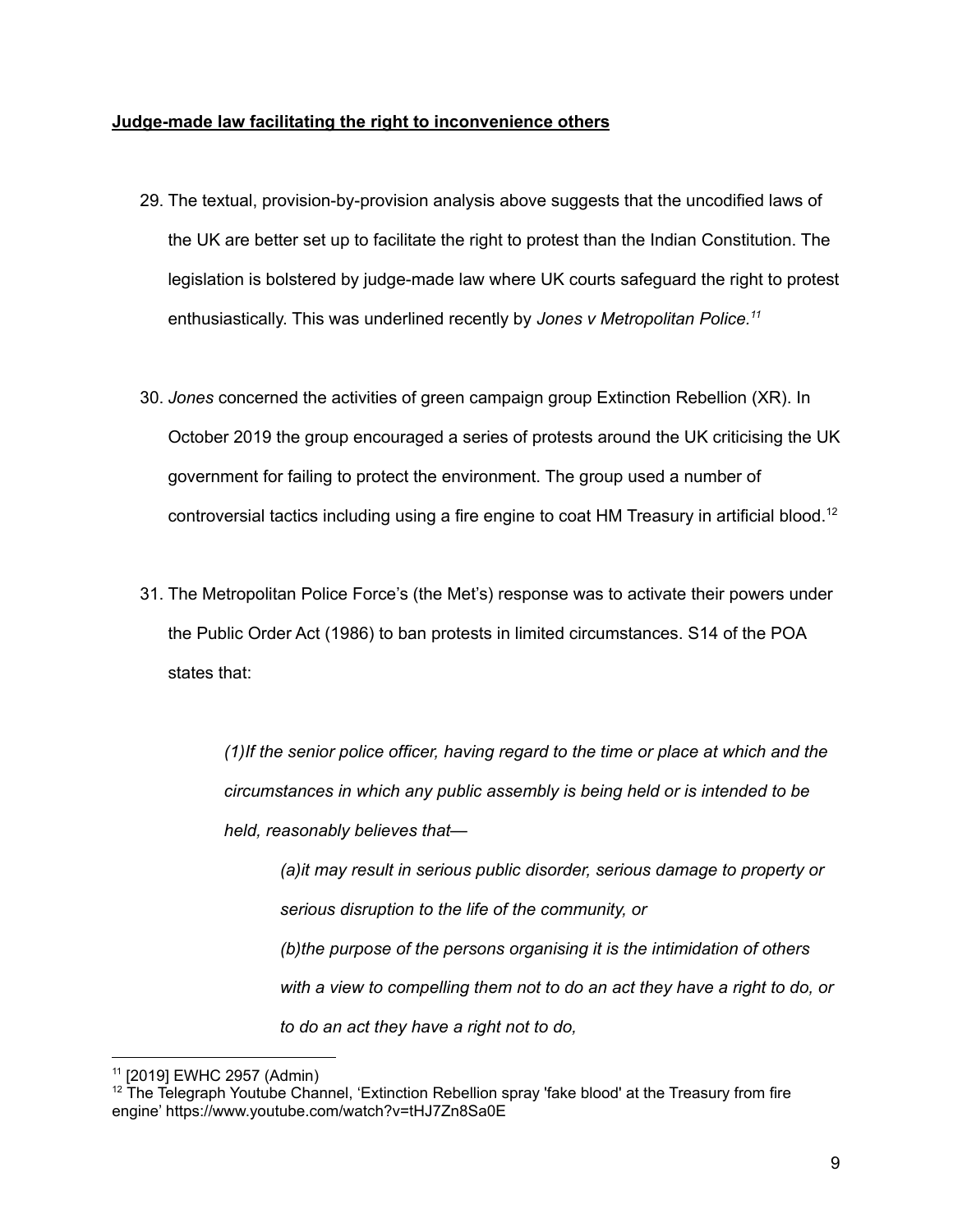*he may give directions imposing on the persons organising or taking part in the assembly such conditions as to the place at which the assembly may be (or continue to be) held, its maximum duration, or the maximum number of persons who may constitute it, as appear to him necessary to prevent such disorder, damage, disruption or intimidation.*

- 32. In using this power the Met were required to issue instructions in the form of a 'condition' to protect public order. The official condition was that "any assembly linked to the XR 'Autumn Uprising' must now cease their protests within London by 2100 14th October 2019." 13 In defiance of this order, a number of XR activists attended a demonstration. They were subsequently arrested and convicted for having breached the order.
- 33. Whilst this might seem reasonable at face value, and was indeed lauded by some corners at the time, this 'condition' was sweeping and onerous. XR had organised events across the entirety of the UK's capital, a circumference of some 150 miles.<sup>14</sup> XR is not a traditional hierarchical organisation, but rather a loose grouping of activists with a shared concern. It would be quite extraordinary to impose a restriction on a small gathering on the outskirts of London due to non-violent disruption in the centre of the city.
- 34. The High Court shared this view and found that it was a disproportionate interference with the right to protest to suggest that activists on different sides of London could be taking part in the same gathering for the purposes of s14 POA, and quashed the convictions. 15

<sup>13</sup> Metropolitan Police, 'Freedom of Information Request'

<sup>14</sup> Transport for London, 'London LOOP' https://tfl.gov.uk/modes/walking/loop-walk

<sup>15</sup> Olatokun, The Justice Papers 'Defending Democracy'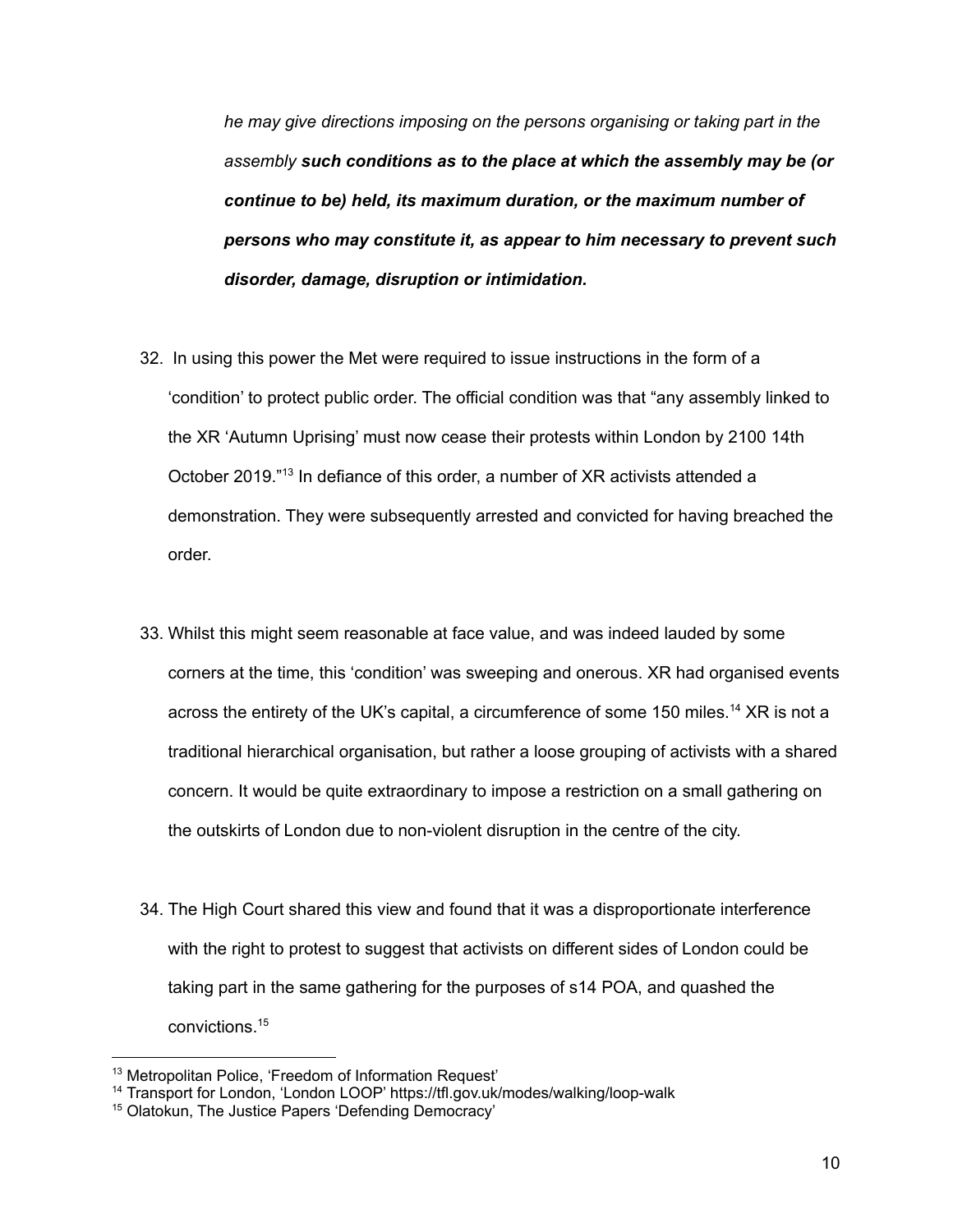- 35. The court was influenced by Lord Chief Justice Burnett's comments in *R v Roberts (Richard)* in which he spoke of "the long-established recognition in the United Kingdom of the value of peaceful protest" where "[i]n a free society all must be able to hold and articulate views, especially views with which many disagree. Free speech is a hollow concept if one is only able to express "approved" or majoritarian views." 16
- 36. The sign of a system that prizes protest dearly is not in the existence of perfect officials that never act outside of their powers; that ideal is unrealistic. Protest rights are strong in the UK because the arms of the state hold each other accountable in instances of executive overreach such as the above.

## **Entering the era of managed protest**

- 37. *Jones* is a typical decision that represents UK protest law in a nutshell; courts seek to facilitate the right to protest and will scrutinise decisions that seek to limit it. This is not entirely satisfactory from the claimant's perspective however; fixing these deficiencies after the fact is no comfort for those who face heavy-handed policing whilst holding their placards, or whose cash flow is limited because the fines they have received are only rescinded months later.
- 38. Indeed the coronavirus pandemic reminds us that the UK has a culture of 'managed protest' whereby police forces will do their best to facilitate protests that comply with paperwork and notice requirements. On the other hand spontaneous, unsanctioned or

<sup>16</sup> R v Roberts (Richard) [2019] 1 WLR 2577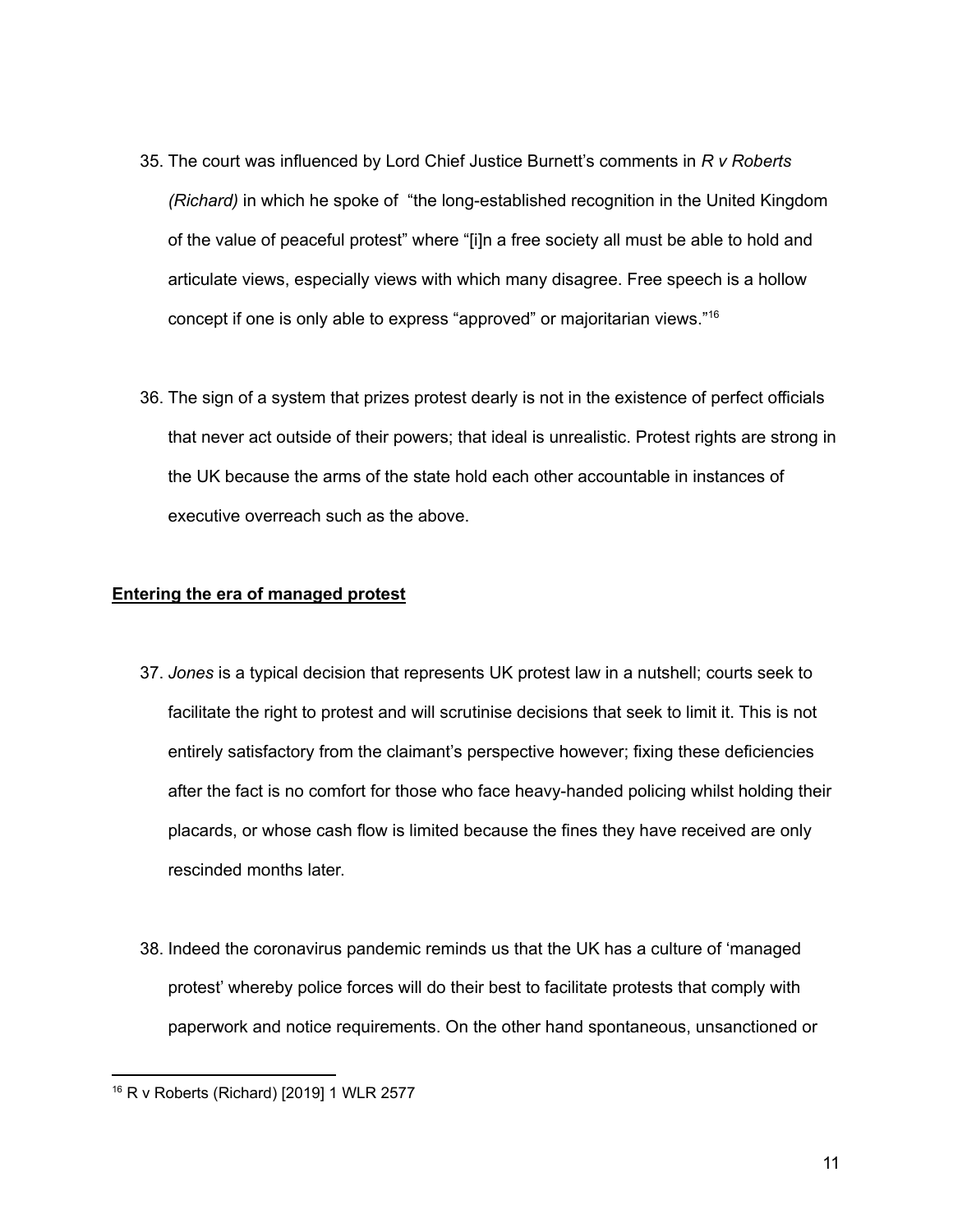inconvenient large-scale protests are rather uncommon in the UK, and are often met with heavy police presence.

- 39. Sarah Everard was a young woman killed by a police officer in early March 2021. The feminist group 'Reclaim the Streets' (RTS) sought to organise a vigil to mourn her death. The Met believed that such a gathering would constitute a breach of coronavirus regulations prohibiting individuals from leaving their homes without "reasonable excuse" and stated that those attending could be liable to fines of up to £10,000. RTS made an application for interim relief by way of declaration that such a vigil would be lawful, but the court declined to award it, showing great deference to the police during the pandemic. 17
- 40. RTS withdrew their official support for the vigil, but members of the public attended the cancelled event regardless of RTS' involvement. This worried the Met who had been working with RTS in an attempt to manage the event. The concerned Met then attempted to disband the vigil on putative public health grounds. This led to graphic images on social media of officers confronting protestors with force. This sparked outrage across the country with senior Labour MP David Lammy decrying "manhandling women at this moment of national trauma"<sup>18</sup> and stalwart police supporter Home Secretary Priti Patel describing the footage as "upsetting."<sup>19</sup>
- 41. Unlike *Jones* however there was a disagreement from official corners as to whether the police had acted with propriety in this case. The All-Party Parliamentary Group on

<sup>17</sup> Leigh v Metropolitan Police [2021] EWHC 661 (Admin)

<sup>18</sup> David Lammy MP, Twitter, https://twitter.com/DavidLammy/status/1370850554176487428

<sup>19</sup> Priti Patel MP, Twitter, https://twitter.com/pritipatel/status/1370856092062912512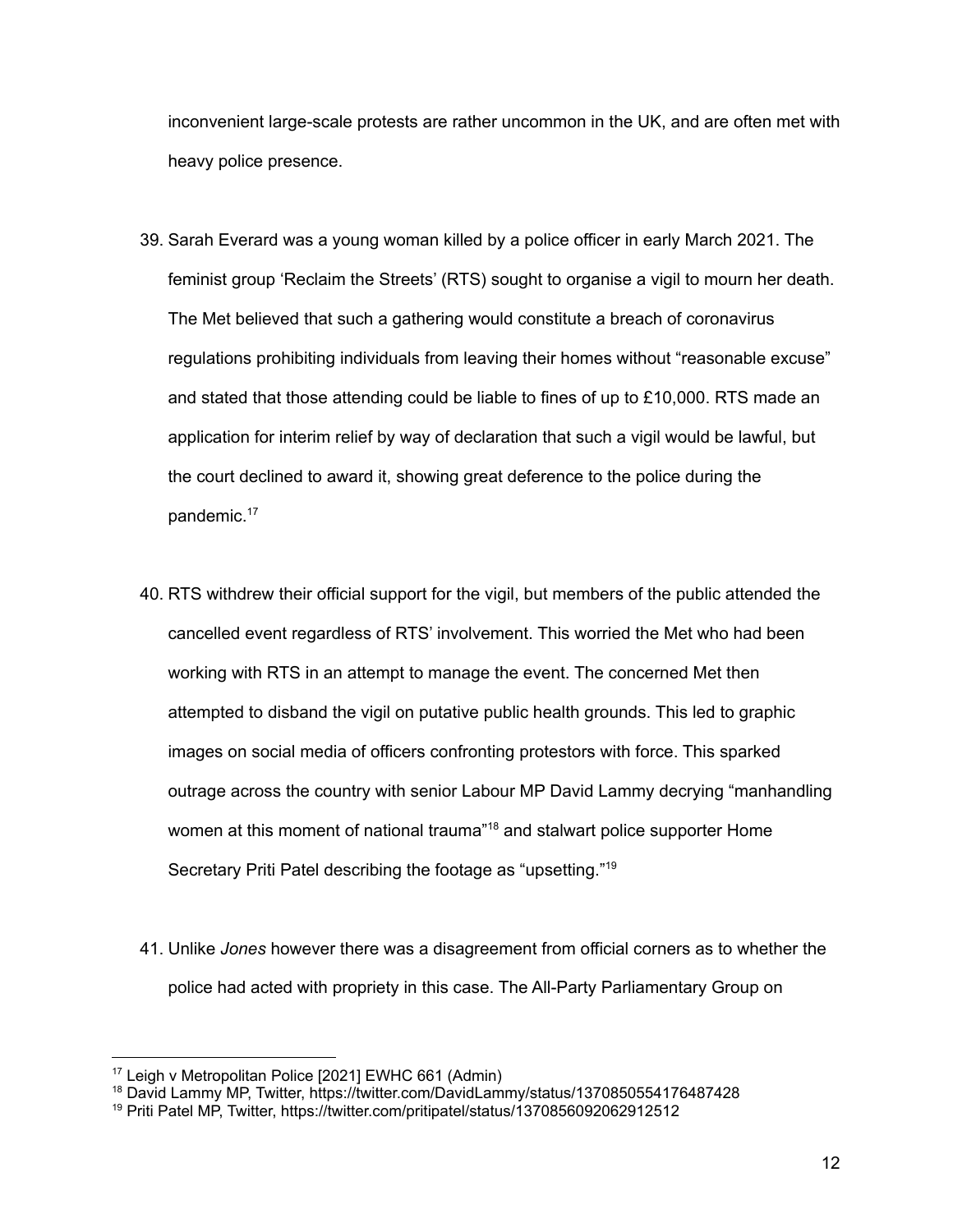Democracy and the Constitution conducted an inquiry into the police intervention and concluded that it had no lawful justification. 20

- 42. By contrast the independent investigation by Her Majesty's Inspectors of Constabulary and Fire & Rescue Services viewed the actions of the Met as proportionate. Their view was "that police officers at Clapham Common worked, in sometimes challenging circumstances, to maintain public safety and keep the peace. Unlike the public, who chose to be there, the police were there because they serve to keep us safe." 21
- 43. This suggests that the right to protest is not so highly prized in times of emergency, and it was certainly afforded much less weight in the era of coronavirus restrictions.

## **What do recent protests in India tell us?**

44. One could draw a clear parallel between the policing of the Sarah Everard vigil and simultaneous protests in North India. In September 2020 the Parliament of India passed three controversial laws that would fundamentally alter the rural economy in India. These agricultural reforms threatened the livelihoods of farmers who required minimum prices for their goods in order to make ends meet, as well as imperilling disconnected villagers with starvation. WION estimates that up to 70% of India's 1.3 billion population relies on cheap primary goods for survival, and so the consequences of this intervention would be profound for a significant proportion of the world's population.<sup>22</sup>

 $22$  British Parliament on farmers protest: Protest is India's internal & domestic matter | World News  $21$  HMICFRS, 'The Sarah Everard vigil – An inspection of the Metropolitan Police Service's policing of a vigil held in commemoration of Sarah Everard on Clapham Common on Saturday 13 March 2021' <sup>20</sup> APPG on Democracy and the Constitution, 'Police Power and the Right to Peaceful Protest'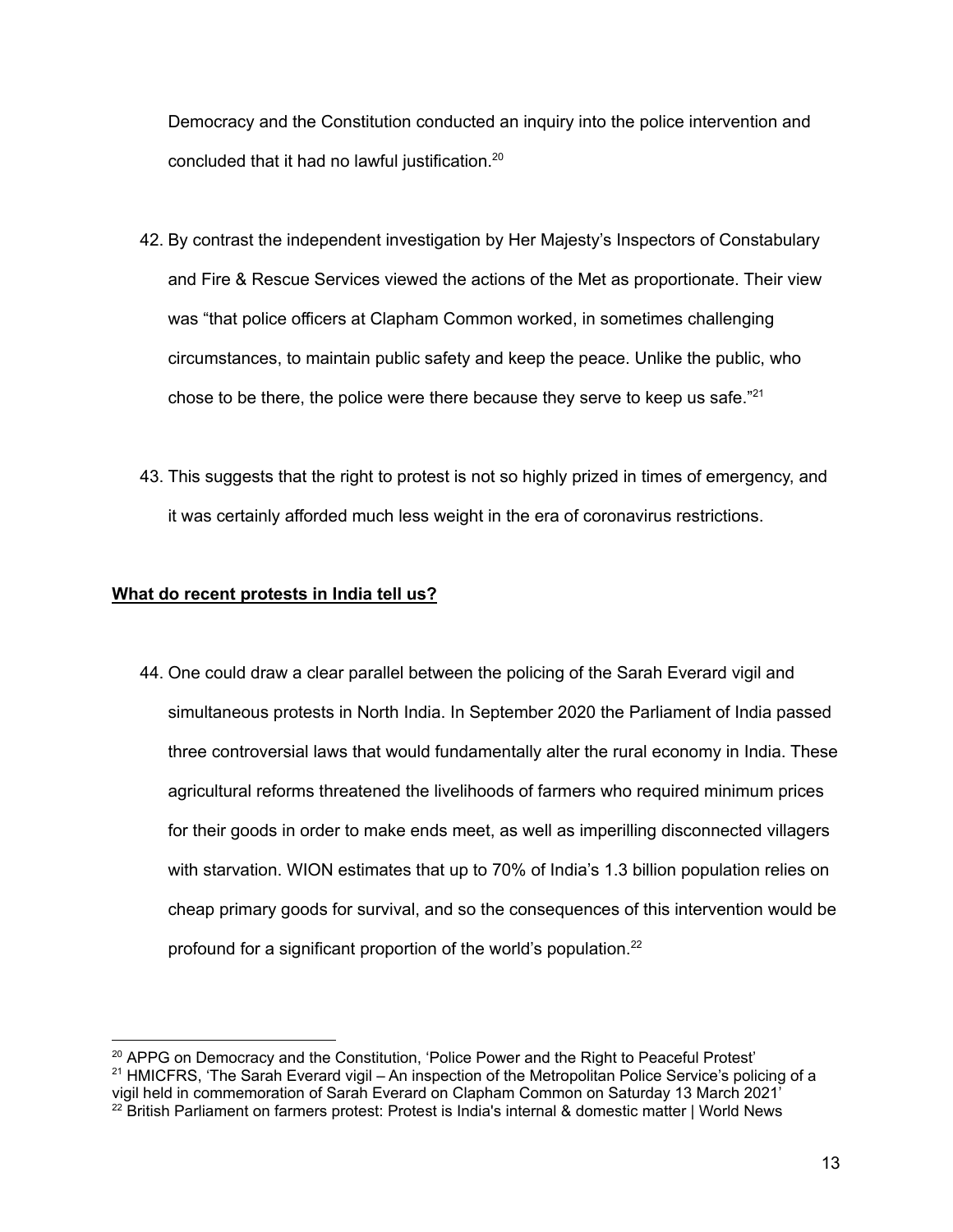- 45. Reinvigorating the long-held tradition of standing up for the rights of the downtrodden, Sikhs in the Punjab orchestrated a campaign in opposition to the reforms that grew into the largest mass movement in history. Tens of thousands of farmers went on strike for months and they were joined by an estimated 250 million citizens.<sup>23</sup> Diasporic Sikh communities in the United States, Canada and UK lobbied their national governments to exert pressure on Narendra Modi and Indian diplomats to reverse the position.
- 46. The initial response from the authorities was to stifle the protests. Police unashamedly fired tear gas shells and water cannon at protestors, capturing the attention of international news outlets.<sup>24</sup> The ruling Bharatiya Janata Party (BJP) had attempted to detract from the legitimacy of the campaign by smearing Sikh leaders as 'Khalistanis and Maoists'.<sup>25</sup>
- 47. The cost of participation in these protests has been grave for many. In addition to the business disruption caused by months away from their crops, the United Farmers' Front organisation estimated that approximately 248 agricultural workers lost their lives due to starvation, ill health, suicide or at state hands during the protests.
- 48. Despite these difficulties this widespread social movement was successful and the Supreme Court issued a temporary moratorium on the agricultural reforms in January 2021. Chief Justice Bobde stated, "These are matters of life and death. We are concerned with laws. We are concerned with lives and property of people affected by the agitation." This suggests that the direct action of thousands of Sikh activists turned the

<sup>&</sup>lt;sup>23</sup> Business & Human Rights Resource Centre, 'India: Over 250 million workers joined protesting farmers in one of the biggest nationwide strikes ever'

<sup>&</sup>lt;sup>24</sup> Aggarwal, 'Indian police open fire with tear gas and water cannon on farmers protesting 'death warrant' reforms'

<sup>&</sup>lt;sup>25</sup> Scroll.In, 'After Haryana CM, Amit Malviya claims farmer protests have 'Khalistani and Maoist' links'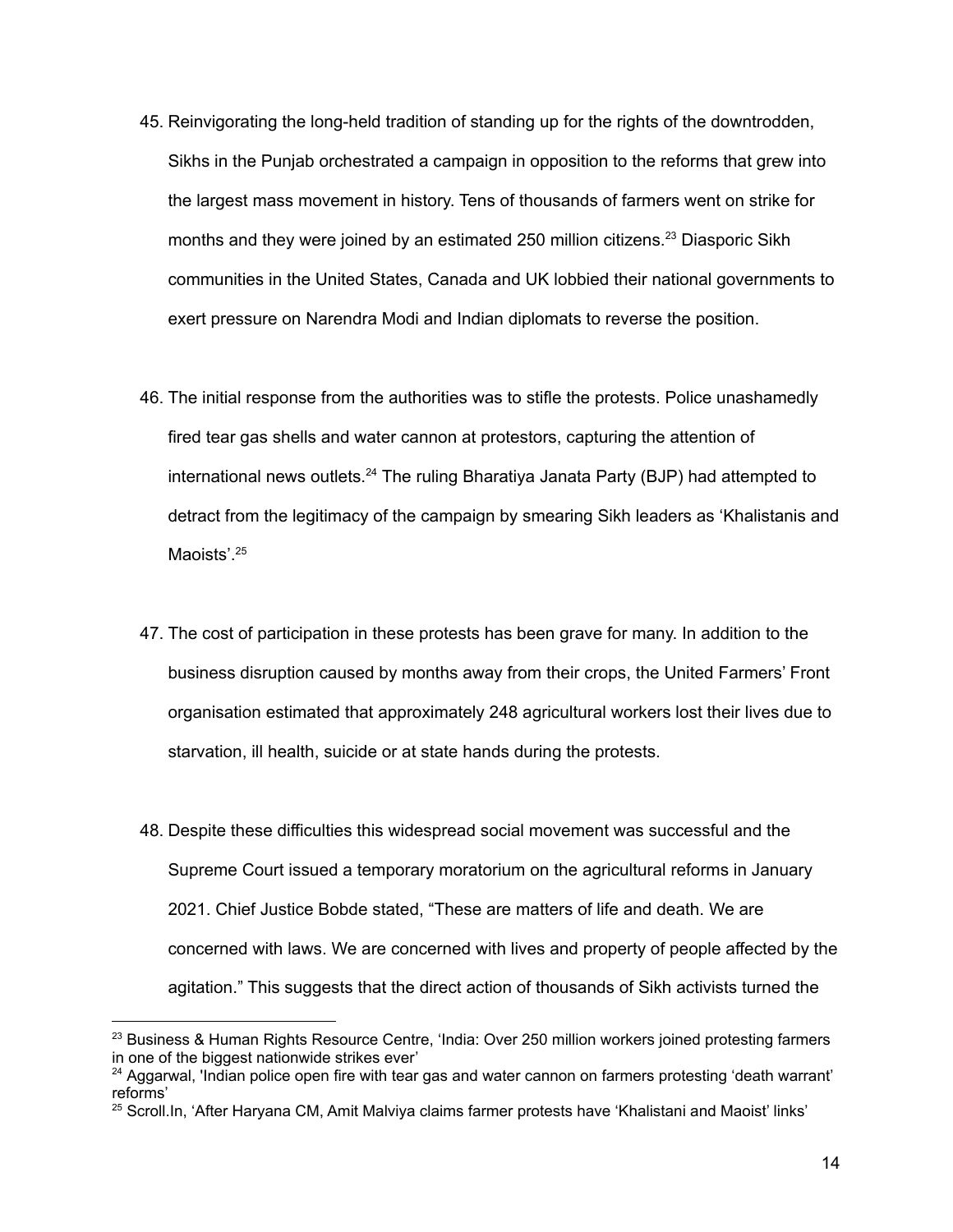tide against the might of big business and political authority; a true testament to the 'saint spirit' that inspires Sikhs to fight injustice.

## **Conclusion**

- 49. India has a violent and turbulent history in which the most powerful political and religious institutions have sought to abuse minority groups in order to advance their own interests. Sikhs have been at the forefront of fighting such subjugation on their own behalf and in order to protect others, and this tradition continues today.
- 50. The 2020-2021 agricultural movement is the biggest of its kind in human history and shows how effective protest can be in forcing governments to consult with their citizens and to pause harmful initiatives. Although Indian authorities seek to curtail these protests, the ability of Sikh community organising to push through resistance is clear.
- 51. In the UK the law and other accountability mechanisms ensure that individuals are able to protest, but challenges remain where the police believe that a protest has not secured sufficient approval. Current legislative proposals may confine the space for civil society organisations to protest in order to protect the economic interests of non-protesting citizens. 26
- 52. One clear parallel between the UK and India is the balancing of competing interests in democratic societies resulting in limiting the freedom of protest in order to achieve economic outcomes. We can learn much from the international collaboration of Sikhs in

<sup>&</sup>lt;sup>26</sup> The Police, Crime, Sentencing and Courts Bill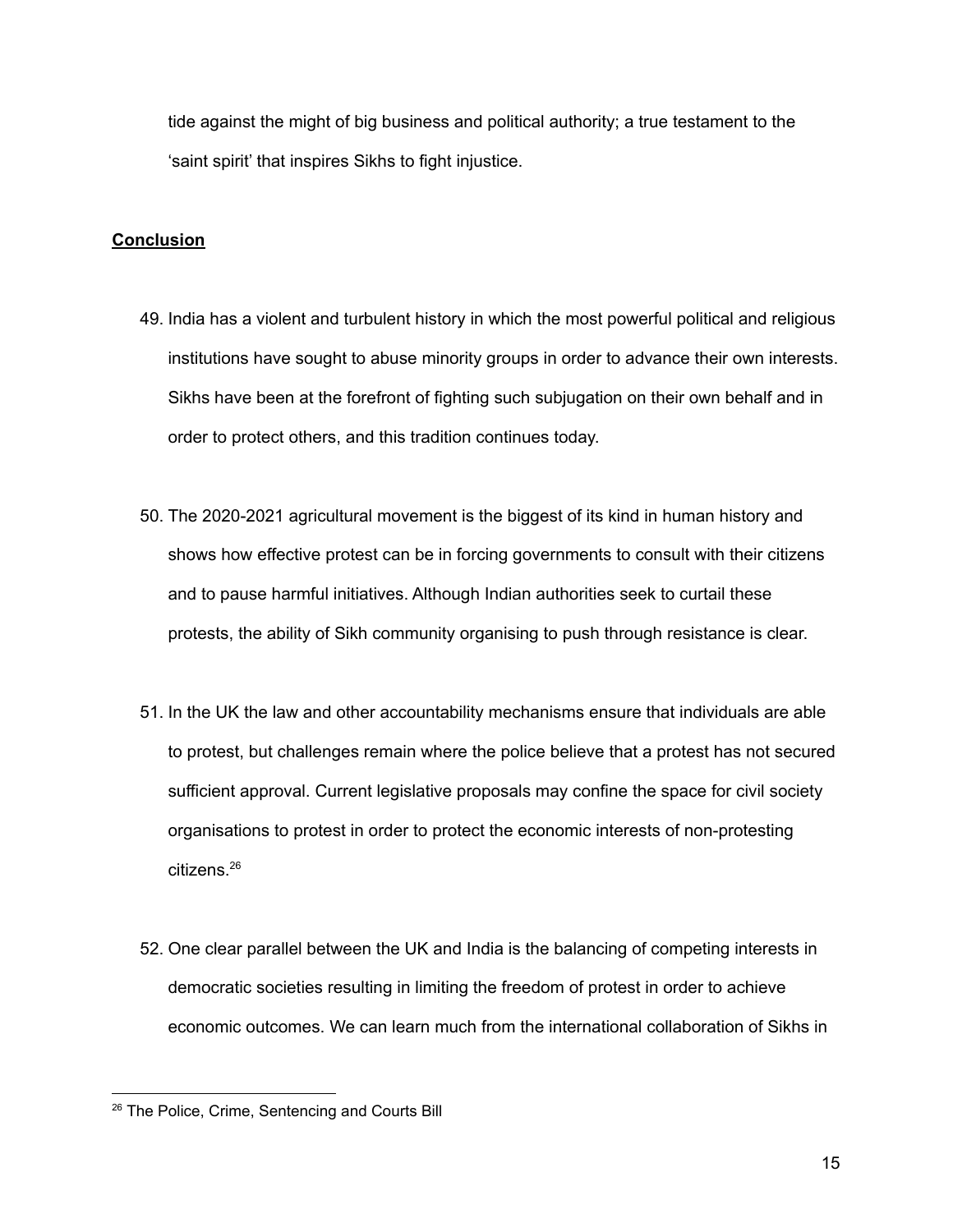the UK and India in relation to the 2020-2021 agricultural reforms as the *Khalsa* was ultimately victorious.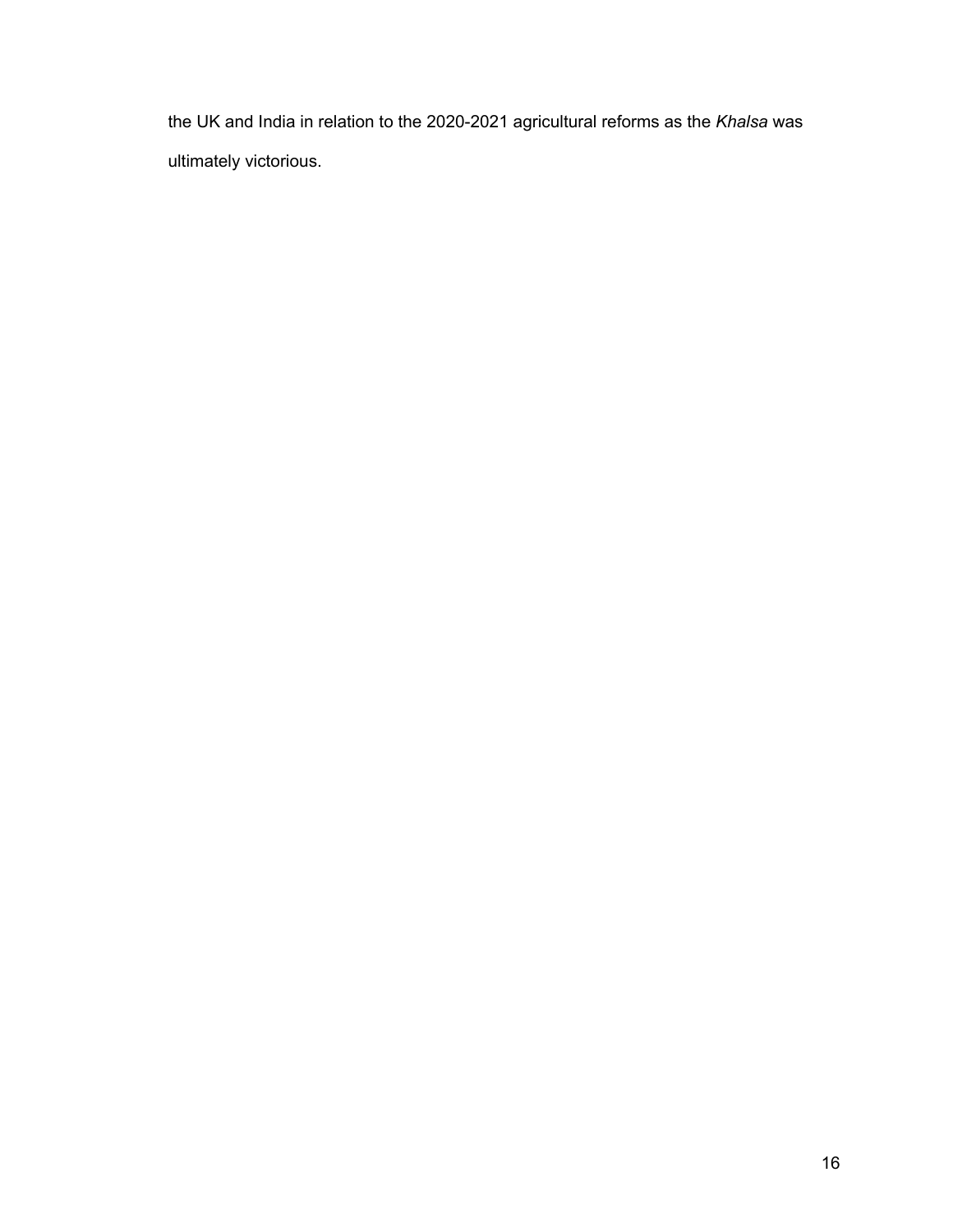# **Bibliography**

# Articles

- Aggarwal, 'Indian police open fire with tear gas and water cannon on farmers protesting 'death warrant' reforms' [https://www.independent.co.uk/news/world/asia/india-police-farmers-water-cannon-tear](https://www.independent.co.uk/news/world/asia/india-police-farmers-water-cannon-tear-gas-b1762234.html)[gas-b1762234.html](https://www.independent.co.uk/news/world/asia/india-police-farmers-water-cannon-tear-gas-b1762234.html)
- Business & Human Rights Resource Centre, 'India: Over 250 million workers joined protesting farmers in one of the biggest nationwide strikes ever' [https://www.business-humanrights.org/en/latest-news/india-over-250-million-workers-join](https://www.business-humanrights.org/en/latest-news/india-over-250-million-workers-joined-protesting-farmers-in-one-of-the-biggest-nationwide-strikes-ever/) [ed-protesting-farmers-in-one-of-the-biggest-nationwide-strikes-ever/](https://www.business-humanrights.org/en/latest-news/india-over-250-million-workers-joined-protesting-farmers-in-one-of-the-biggest-nationwide-strikes-ever/)
- Scroll.In, 'After Haryana CM, Amit Malviya claims farmer protests have 'Khalistani and Maoist' links' [https://scroll.in/latest/979880/farmers-protest-after-haryana-cm-amit-malviya-claims-khali](https://scroll.in/latest/979880/farmers-protest-after-haryana-cm-amit-malviya-claims-khalistani-and-maoist-links) [stani-and-maoist-links](https://scroll.in/latest/979880/farmers-protest-after-haryana-cm-amit-malviya-claims-khalistani-and-maoist-links)

# Books

- Dr. Sohindar Singh Sanchdev, 'Story of the Sikhs'
- Eng, McNamara and Olatokun, 'International Law and Human Rights'

# Cases

- Jones and Others v Commissioner of Police for the Metropolis [2019] EWHC 2957 (Admin)
- Leigh v Metropolitan Police [2021] EWHC 661 (Admin)
- R v Roberts (Richard) [2019] 1 WLR 2577

# International publications

● Venice Commission, 'Guidelines on Freedom of Peaceful Assembly', para 68 pg 23, [https://www.venice.coe.int/webforms/documents/default.aspx?pdffile=CDL-AD\(2019\)017](https://www.venice.coe.int/webforms/documents/default.aspx?pdffile=CDL-AD(2019)017rev-e) [rev-e](https://www.venice.coe.int/webforms/documents/default.aspx?pdffile=CDL-AD(2019)017rev-e)

# **Legislation**

- The Constitution of India
- The Police, Crime, Sentencing and Courts Bill 2021

## **Reports**

- APPG on Democracy and the Constitution, 'Police Power and the Right to Peaceful Protest: An Inquiry into police conduct at the Clapham Vigil and Bristol Protests and the implications for the Police Crime Sentencing and Courts Bill' [https://www.jonathandjanogly.com/sites/jonathandjanogly.com/files/2021-07/clapham\\_an](https://www.jonathandjanogly.com/sites/jonathandjanogly.com/files/2021-07/clapham_and_bristol_inquiry_report_0.pdf) [d\\_bristol\\_inquiry\\_report\\_0.pdf](https://www.jonathandjanogly.com/sites/jonathandjanogly.com/files/2021-07/clapham_and_bristol_inquiry_report_0.pdf)
- Her Majesty's Inspectorate of Constabulary and Fire & Rescue Services, 'The Sarah Everard vigil – An inspection of the Metropolitan Police Service's policing of a vigil held in commemoration of Sarah Everard on Clapham Common on Saturday 13 March 2021' [https://www.justiceinspectorates.gov.uk/hmicfrs/publication-html/inspection-metropolitan](https://www.justiceinspectorates.gov.uk/hmicfrs/publication-html/inspection-metropolitan-police-services-policing-of-vigil-commemorating-sarah-everard-clapham-common/)[police-services-policing-of-vigil-commemorating-sarah-everard-clapham-common/](https://www.justiceinspectorates.gov.uk/hmicfrs/publication-html/inspection-metropolitan-police-services-policing-of-vigil-commemorating-sarah-everard-clapham-common/)